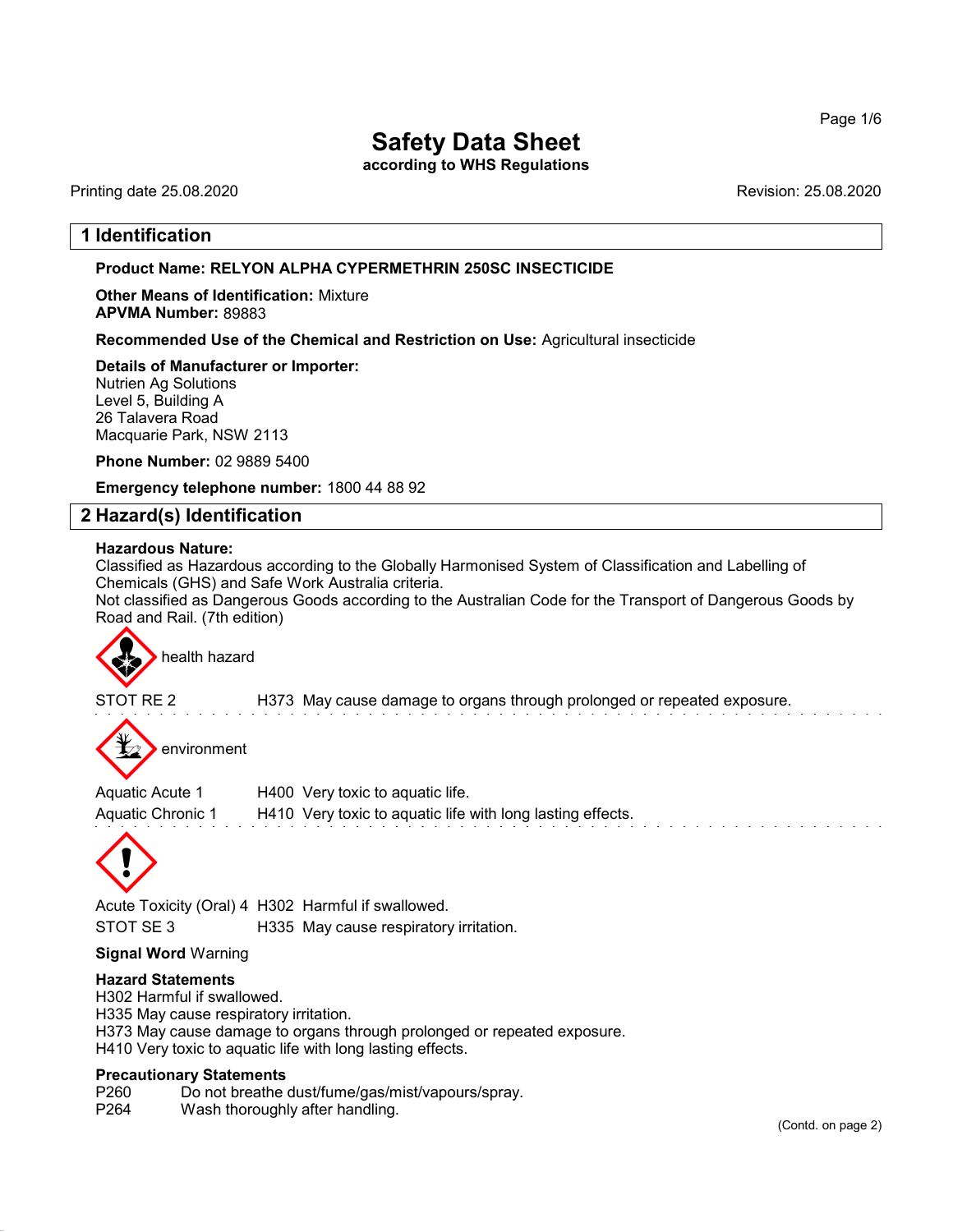according to WHS Regulations

Printing date 25.08.2020 Revision: 25.08.2020

(Contd. of page 1)

25%

## Product Name: **RELYON** ALPHA CYPERMETHRIN 250SC INSECTICIDE

P270 Do not eat, drink or smoke when using this product.<br>P271 Use only outdoors or in a well-ventilated area. P271 Use only outdoors or in a well-ventilated area.<br>P273 Avoid release to the environment. Avoid release to the environment. P301+P312 IF SWALLOWED: Call a POISON CENTER/doctor if you feel unwell. P330 Rinse mouth. P304+P340 IF INHALED: Remove victim to fresh air and keep at rest in a position comfortable for breathing. P314 Get medical advice/attention if you feel unwell.<br>P391 Collect spillage. Collect spillage. P403+P233 Store in a well-ventilated place. Keep container tightly closed.<br>P405 Store locked up P405 Store locked up.<br>P501 Dispose of conte Dispose of contents/container in accordance with local/regional/national regulations.

# 3 Composition and Information on Ingredients

## Chemical Characterization: Mixtures

Description: Mixture of substances listed below with nonhazardous additions.

## Hazardous Components:

CAS: 67375-30-8  $\alpha$  -cypermethrin  $\quad$  Acute Toxicity (Oral) 3, H301;  $\quad$  STOT RE 2, H373;  $\quad$  Aquatic Acute 1, H400; Aquatic Chronic 1, H410;  $\langle \cdot \rangle$  STOT SE 3, H335

# 4 First Aid Measures

## Inhalation:

If inhaled, remove to fresh air. If not breathing, give artificial respiration. If breathing is difficult, give oxygen. Seek medical attention if breathing problems develop.

## Skin Contact:

In case of skin contact, immediately remove contaminated clothing and wash affected areas with water and soap. Seek medical attention if symptoms occur.

## Eye Contact:

In case of eye contact, hold eyelids open and rinse with water for at least 15 minutes. Seek medical attention if symptoms occur.

# Ingestion:

If swallowed, do not induce vomiting. Immediately rinse mouth with water. Give a glass of water. Never give anything by mouth to an unconscious person. Seek immediate medical attention.

## Symptoms Caused by Exposure:

Inhalation: May cause respiratory irritation and headache.

Skin Contact: May cause skin irritation, itchiness, reddening, numbness and paraesthesia.

Eye Contact: May cause eye irritation, stinging, reddening and watering.

Ingestion: Harmful if swallowed. May cause irritation, reddening and a burning sensation to the mouth and throat, epigastric pain, nausea and vomiting. Severe poisoning may cause convulsions, coma or pulmonary oedema, respiratory paralysis and death.

# 5 Fire Fighting Measures

Suitable Extinguishing Media: Use fire extinguishing methods suitable to surrounding conditions.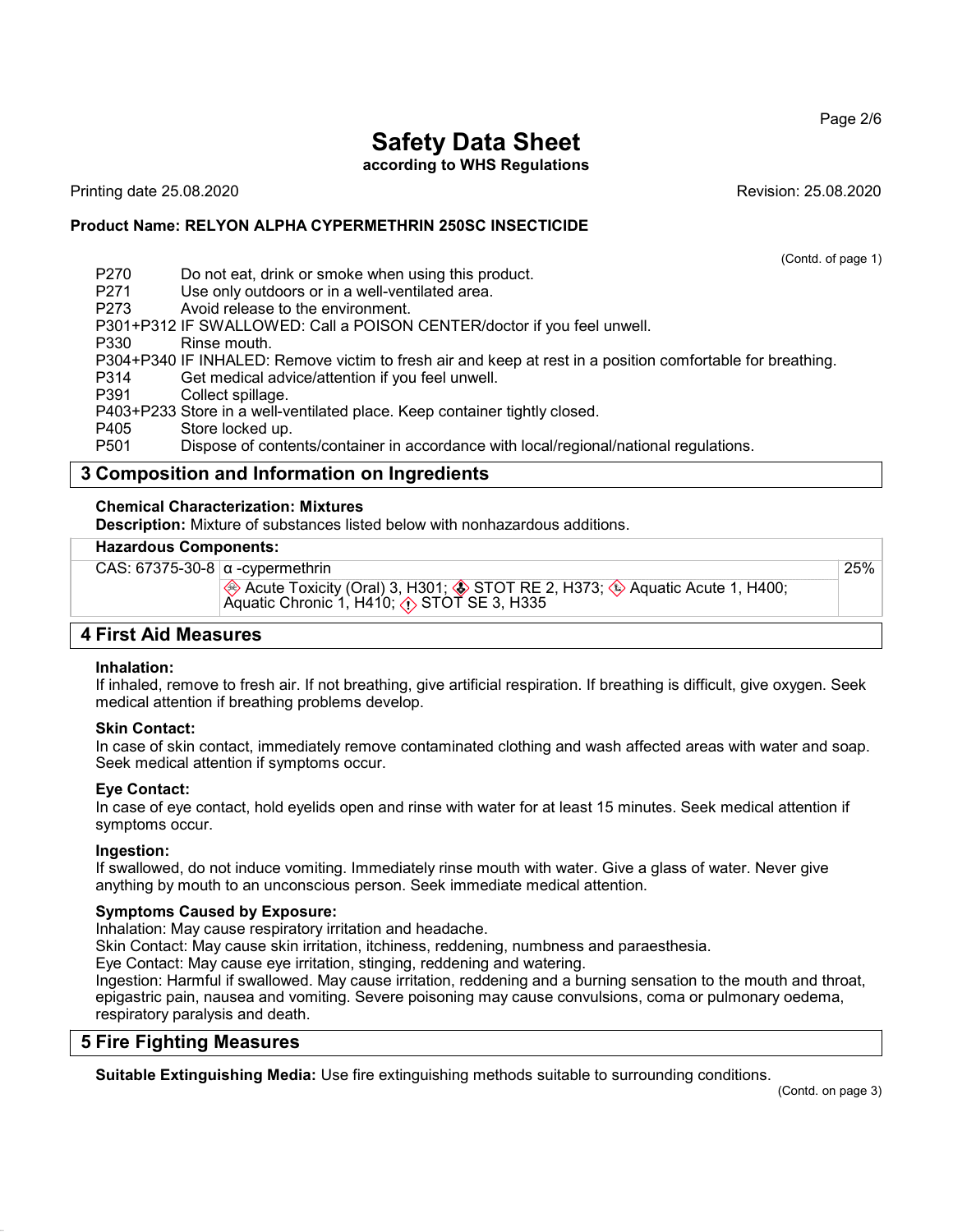according to WHS Regulations

Printing date 25.08.2020 Revision: 25.08.2020

## Product Name: **RELYON** ALPHA CYPERMETHRIN 250SC INSECTICIDE

### Specific Hazards Arising from the Chemical:

During heating or in case of fire oxides of carbon and smoke may be produced. The product is not flammable.

Prevent run-off from fire fighting entering drains or water courses.

### Special Protective Equipment and Precautions for Fire Fighters:

When fighting a major fire wear self-contained breathing apparatus and protective equipment.

## 6 Accidental Release Measures

### Personal Precautions, Protective Equipment and Emergency Procedures:

Wear approved respiratory protection, chemical resistant gloves, protective clothing and safety boots. Evacuate all non-essential personnel from affected area. Do not breathe vapours. Ensure adequate ventilation.

Environmental Precautions: In the event of a major spill, prevent spillage from entering drains or water courses.

### Methods and Materials for Containment and Cleaning Up:

Stop leak if safe to do so and absorb spill with sand, earth, vermiculite or some other absorbent material. If absorbent material is not available or spill is too large, create a dike to stop spill from spreading. Collect the spilled material and place into a suitable container for disposal.

# 7 Handling and Storage

## Precautions for Safe Handling:

Use of safe work practices are recommended to avoid eye or skin contact and inhalation of vapours. Use only outdoors or in a well-ventilated area.

Food, beverages and tobacco products should not be stored or consumed where this material is in use. Always wash hands before smoking, eating, drinking or using the toilet.

Wash contaminated clothing and other protective equipment before storage or re-use. Provide eyewash fountains and safety showers in close proximity to points of potential exposure.

### Conditions for Safe Storage:

Store in a cool, dry and well ventilated area. Keep in original container tightly closed when not in use. Protect from direct sunlight. Keep away from strong oxidising agents, strong acids and strong bases. Store locked up.

# 8 Exposure Controls and Personal Protection

### Exposure Standards:

The product does not contain any relevant quantities of materials with critical values that have to be monitored at the workplace.

Engineering Controls: Ensure adequate ventilation of the working area.

### Respiratory Protection:

Use an approved vapour respirator under conditions where exposure to the substance is apparent (e.g. generation of high concentrations of mist or vapour, inadequate ventilation, development of respiratory tract irritation) and engineering controls are not feasible. See Australian Standards AS/NZS 1715 and 1716 for more information.

### Skin Protection:

PVC gloves. See Australian/New Zealand Standard AS/NZS 2161 for more information. When selecting gloves for use against certain chemicals, the degradation resistance, permeation rate and permeation breakthrough time should be considered.

Occupational protective clothing (depending on conditions in which it has to be used, in particular as regards the period for which it is worn, which shall be determined on the basis of the seriousness of the risk, the frequency of exposure to the risk, the characteristics of the workstation of each worker and the performance of the protective

(Contd. of page 2)

Page 3/6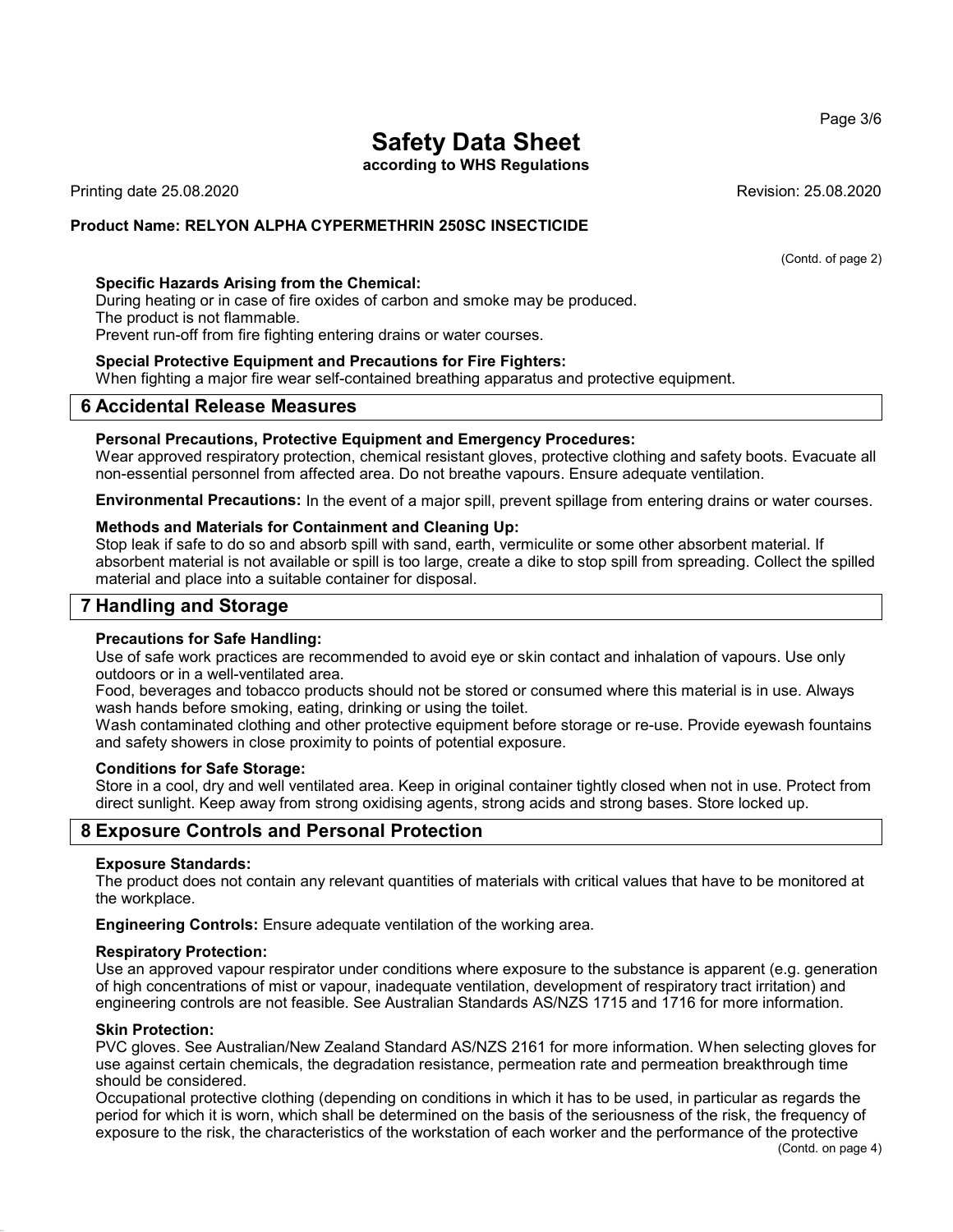according to WHS Regulations

Printing date 25.08.2020 Revision: 25.08.2020

## Product Name: **RELYON** ALPHA CYPERMETHRIN 250SC INSECTICIDE

clothing). See Australian/New Zealand Standard AS/NZS 4501 for more information.

### Eye and Face Protection:

Eye and face protectors for protection against splashing materials or liquids. See Australian/New Zealand Standard AS/NZS 1337 for more information.

# 9 Physical and Chemical Properties

| Appearance:                                 |                                  |
|---------------------------------------------|----------------------------------|
| Form:                                       | Liguid                           |
| Colour:                                     | White                            |
| Odour:                                      | Mild                             |
| <b>Odour Threshold:</b>                     | No information available         |
| pH-Value:                                   | No information available         |
| <b>Melting point/freezing point:</b>        | <0 °C                            |
| Initial Boiling Point/Boiling Range: 100 °C |                                  |
| <b>Flash Point:</b>                         | Not applicable                   |
| <b>Flammability:</b>                        | Product is not flammable.        |
| <b>Auto-ignition Temperature:</b>           | Not applicable                   |
| <b>Decomposition Temperature:</b>           | No information available         |
| <b>Explosion Limits:</b>                    |                                  |
| Lower:                                      | Not applicable                   |
| Upper:                                      | Not applicable                   |
| Vapour Pressure at 20 °C:                   | 2.37 kPa (water vapour pressure) |
| Relative Density at 20 °C:                  | ~1.08                            |
| <b>Vapour Density:</b>                      | No information available         |
| <b>Evaporation Rate:</b>                    | No information available         |
| <b>Solubility in Water:</b>                 | Completely soluble               |
| Viscosity:                                  | No information available         |

# 10 Stability and Reactivity

Possibility of Hazardous Reactions: Hazardous polymerisation will not occur.

Chemical Stability: Stable at ambient temperature and under normal conditions of use.

Conditions to Avoid: Direct sunlight.

Incompatible Materials: Strong oxidising agents, strong acids and strong bases.

Hazardous Decomposition Products: Oxides of carbon and smoke.

## 11 Toxicological Information

### Toxicity:

LD50/LC50 Values Relevant for Classification: No information available

## Acute Health Effects

Inhalation: May cause respiratory irritation and headache.

Skin: May cause skin irritation, itchiness, reddening, numbness and paraesthesia.

Eye: May cause eye irritation, stinging, reddening and watering.

Page 4/6

(Contd. of page 3)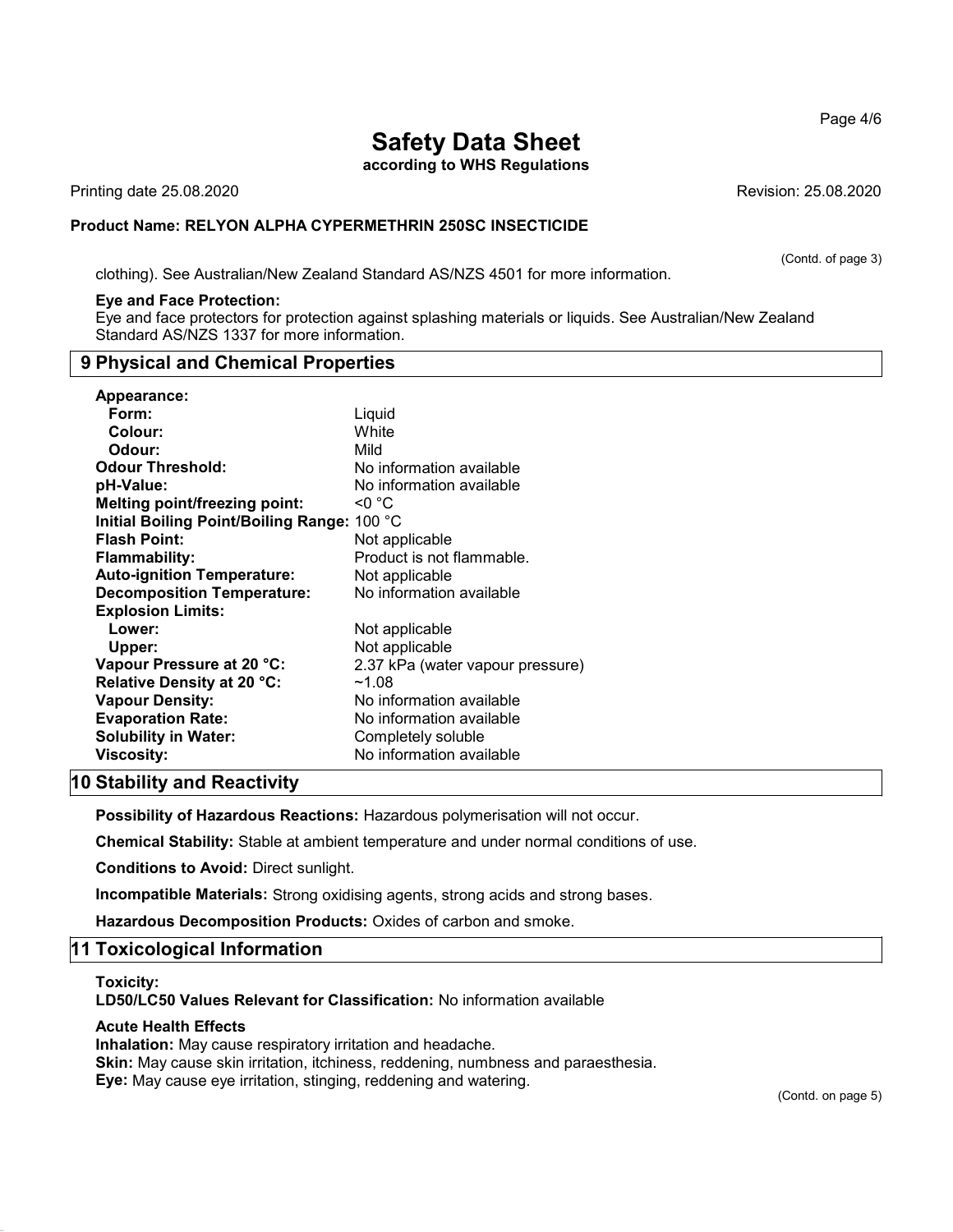according to WHS Regulations

Printing date 25.08.2020 Revision: 25.08.2020

(Contd. of page 4)

# Product Name: **RELYON** ALPHA CYPERMETHRIN 250SC INSECTICIDE

## Ingestion:

Harmful if swallowed. May cause irritation, reddening and a burning sensation to the mouth and throat, epigastric pain, nausea and vomiting. Severe poisoning may cause convulsions, coma or pulmonary oedema, respiratory paralysis and death.

Skin Corrosion / Irritation: Based on classification principles, the classification criteria are not met.

Serious Eye Damage / Irritation: Based on classification principles, the classification criteria are not met.

Respiratory or Skin Sensitisation: Based on classification principles, the classification criteria are not met.

Germ Cell Mutagenicity: Based on classification principles, the classification criteria are not met.

Carcinogenicity: This product does NOT contain any IARC listed chemicals.

Reproductive Toxicity: Based on classification principles, the classification criteria are not met.

Specific Target Organ Toxicity (STOT) - Single Exposure: May cause respiratory irritation.

## Specific Target Organ Toxicity (STOT) - Repeated Exposure:

May cause damage to organs through prolonged or repeated exposure.

Aspiration Hazard: Based on classification principles, the classification criteria are not met.

### Chronic Health Effects:

Prolonged exposure or delayed treatment may cause permanent eye damage. May cause liver damage.

## Existing Conditions Aggravated by Exposure: No information available

## Additional toxicological information:

The Australian Acceptable Daily Intake (ADI) for Alpha-cypermethrin for a human is 0.05 mg/kg/day, set for the public for daily, lifetime exposure. This is based on the NOEL of 4.7 mg/kg/day, the level determined to show no effects during long term exposure for the most sensitive indicators and the most sensitive species. (Ref: Australian Pesticides and Veterinary Medicines Authority, 'Acceptable Daily Intakes for Agricultural and Veterinary Chemicals', August 2020).

# 12 Ecological Information

Ecotoxicity: Toxic to bees. Slightly toxic to birds.

Aquatic toxicity: Very Toxic to aquatic life with long lasting effects.

Persistence and Degradability: Easily biodegradable

Bioaccumulative Potential: Bioaccumulation is not expected to occur.

Mobility in Soil: No information available

Other adverse effects: No information available

# 13 Disposal Considerations

Disposal Methods and Containers: Dispose according to applicable local and state government regulations.

## Special Precautions for Landfill or Incineration:

Please consult your state Land Waste Management Authority for more information.

## 14 Transport Information

UN Number Not regulated